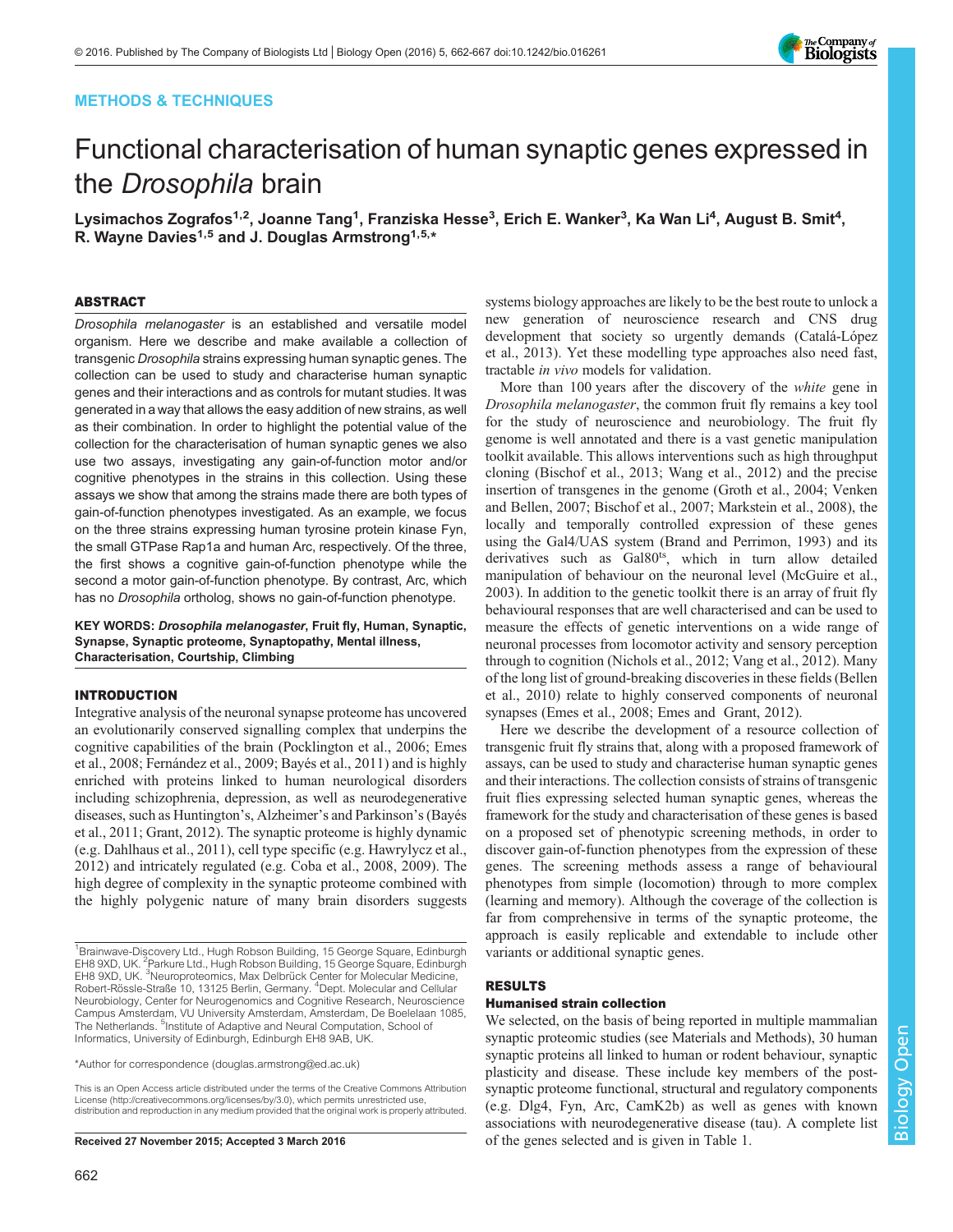# <span id="page-1-0"></span>Table 1. Strains expressing human genes currently in the collection

|                                      |            | Bloomington    | Human              |                                                             | Gene  | Sequence       |             |             |
|--------------------------------------|------------|----------------|--------------------|-------------------------------------------------------------|-------|----------------|-------------|-------------|
| ID                                   | Tag        | ID             | gene               | Full name                                                   | ID    | accession      | CA          | <b>CL</b>   |
| L1<br>LHA1                           | no<br>3×HA | 64350<br>64351 | Ncam1              | Neural cell adhesion<br>molecule 1                          | 4684  | NM_000615.6    | Normal      | Normal      |
| L <sub>2</sub><br>LHA <sub>2</sub>   | no<br>3×HA | 64352<br>64353 | Apoe               | Apolipoprotein E                                            | 348   | NM_000041.2    | Normal      | Normal      |
| L <sub>3</sub>                       | no         | 64354          | Camk2a             | Calcium/calmodulin-                                         | 815   | NM_015981.3    | Normal      | Normal      |
| LHA <sub>3</sub>                     | 3×HA       | 64355          |                    | dependent protein<br>kinase II alpha                        |       |                |             |             |
| L4<br>LHA4                           | no<br>3×HA | 64356<br>64357 | Nsf                | N-ethylmaleimide-<br>sensitive factor                       | 4905  | NM_006178.3    | Normal      | Normal      |
| L <sub>5</sub>                       | no         | 64358          | $D\vert q4$        | Discs, large homolog 4                                      | 1742  | NM_001365.3    | Normal      | Normal      |
| LHA <sub>5</sub><br>L6               | 3×HA<br>no | 64359<br>64360 | Ptn                | (Drosophila)<br>Pleiotrophin                                | 5764  | NM_002825.5    | Normal      | Lower       |
| LHA <sub>6</sub>                     | 3×HA       | 64361          |                    |                                                             |       |                |             | LI          |
| L7<br>LHA7                           | no<br>3×HA | 64362<br>64363 | Mapk3              | Mitogen-activated<br>protein kinase 3                       | 5595  | NM_002746.2    | Normal      | Normal      |
| L8                                   | no         | 64364          | Cdk5               | Cyclin-dependent                                            | 1020  | NM_004935.3    | Normal      | Normal      |
| LHA <sub>8</sub>                     | 3×HA       | 64365<br>64366 | Gnas               | kinase 5                                                    | 2778  |                |             |             |
| L9<br>LHA9                           | no<br>3×HA | 64367          |                    | <b>GNAS</b> complex locus                                   |       | NM_000516.4    | Normal      | Lower<br>LI |
| L <sub>10</sub>                      | no         | 64368          | Gfap               | Glial fibrillary acidic                                     | 2670  | NM_002055.4    | Normal      | Normal      |
| LHA10                                | 3×HA       | 64369          |                    | protein                                                     |       |                |             |             |
| L11                                  | no         | 64370          | Gabra5             | Gamma-aminobutyric                                          | 2558  | BC113422.1     | Normal      | Normal      |
| LHA11                                | 3×HA       | 64371          |                    | acid (GABA) A<br>receptor, alpha 5                          |       |                |             |             |
| L <sub>12</sub><br>LHA <sub>12</sub> | no<br>3×HA | 64372<br>64373 | Gria2              | Glutamate receptor,<br>ionotropic, AMPA 2                   | 2891  | NM 000826.3    | Normal      | Normal      |
| L <sub>13</sub>                      | no         | 64374          | Rap1a              | RAP1A, member of RAS                                        | 5906  | NM 001010935.1 | Lower       | Normal      |
| LHA <sub>13</sub>                    | 3×HA       | 64375          |                    | oncogene family                                             |       |                | CS          |             |
| L <sub>14</sub>                      | no         | 64376          | Gap43              | Growth associated                                           | 2596  | NM_002045.3    | Lower<br>CS | Normal      |
| LHA14<br>L <sub>15</sub>             | 3×HA       | 64377<br>64378 | Vdac1              | protein 43                                                  | 7416  |                |             |             |
| LHA15                                | no<br>3×HA | 64379          |                    | Voltage-dependent<br>anion channel 1                        |       | NM_003374.2    | Normal      | Normal      |
| L <sub>16</sub>                      | no         | 64380          | Fyn                | FYN oncogene related                                        | 2534  | NM_002037.5    | Normal      | Lower       |
| LHA16                                | 3×HA       | 64381          |                    | to SRC, FGR, YES                                            |       |                |             | LI.         |
| L <sub>17</sub><br>LHA17             | no<br>3×HA | 64382<br>64383 | Amph               | Amphiphysin                                                 | 273   | NM_001635.3    | Normal      | Lower<br>LI |
| L <sub>18</sub>                      | no         | 64384          | App                | Amyloid beta (A4)                                           | 351   | NM_000484.3    | Normal      | Normal      |
| LHA18                                | 3×HA       | 64385          |                    | precursor protein                                           |       |                |             |             |
| L <sub>19</sub>                      | no         | 64386          | Sod1               | Superoxide dismutase                                        | 6647  | NM_000454.4    | Normal      | Normal      |
| LHA19                                | 3×HA       | 64387          |                    | 1, soluble                                                  |       |                |             |             |
| L <sub>20</sub>                      | no         | 64388          | Mapt               | Microtubule-associated                                      | 4137  | NM_016834.4    | Lower       | Normal      |
| LHA <sub>20</sub>                    | 3×HA       | 64389          |                    | protein tau                                                 |       |                | CS          |             |
| L21                                  | no         | 64390          | Homer <sub>2</sub> | Homer homolog 2                                             | 9455  | NM_004839.3    | Normal      | Normal      |
| LHA <sub>21</sub>                    | 3×HA       | 64391          |                    | (Drosophila)                                                |       |                |             |             |
| L22                                  | no         | 64392          | Arc                | Activity-regulated                                          | 23237 | NM_015193.4    | Normal      | Normal      |
| LHA22                                | 3×HA       | 64393          |                    | cytoskeleton-<br>associated protein                         |       |                |             |             |
| L23                                  | no         | 64394          | Ppp1cc             | Protein phosphatase 1,                                      | 5501  | NM_002710.3    | Normal      | Normal      |
| LHA <sub>23</sub>                    | 3×HA       | 64395          |                    | catalytic subunit,<br>gamma isozyme                         |       |                |             |             |
| L24                                  | no         | 64396          | Nrgn               | Neurogranin (protein                                        | 4900  | NM_006176.2    | Normal      | Normal      |
| LHA <sub>24</sub>                    | 3×HA       | 64397          |                    | kinase C substrate,<br>RC3)                                 |       |                |             |             |
| L25                                  | no         | 64398          | Bdnf               | Brain-derived                                               | 627   | BC029795.1     | Normal      | Normal      |
| LHA <sub>25</sub>                    | 3×HA       | 64399          |                    | neurotrophic factor                                         |       |                |             |             |
| L <sub>26</sub>                      | no         | 64400          | Ywhae              | Tyr 3-monooxygenase/                                        | 7531  | NM_006761.4    | Normal      | Normal      |
| LHA <sub>26</sub>                    | 3×HA       | 64401          |                    | Trp $5-$<br>monooxygenase<br>activation protein,<br>epsilon |       |                |             |             |
| L27                                  | no         | 64402          | Camk2b             | Calcium/calmodulin-                                         | 816   | NM_001220.4    | Normal      | Normal      |
| LHA27                                | 3×HA       | 64403          |                    | dependent protein<br>kinase II beta                         |       |                |             |             |
| L <sub>28</sub>                      | no         | 64404          | <b>Ррр3са</b>      | Protein phosphatase 3,                                      | 5530  | NM_000944.4    | Normal      | Normal      |
| LHA <sub>28</sub>                    | 3×HA       | 64405          |                    | catalytic subunit,<br>alpha isozyme                         |       |                |             |             |

**Biology Open** Biology Open

**Continued**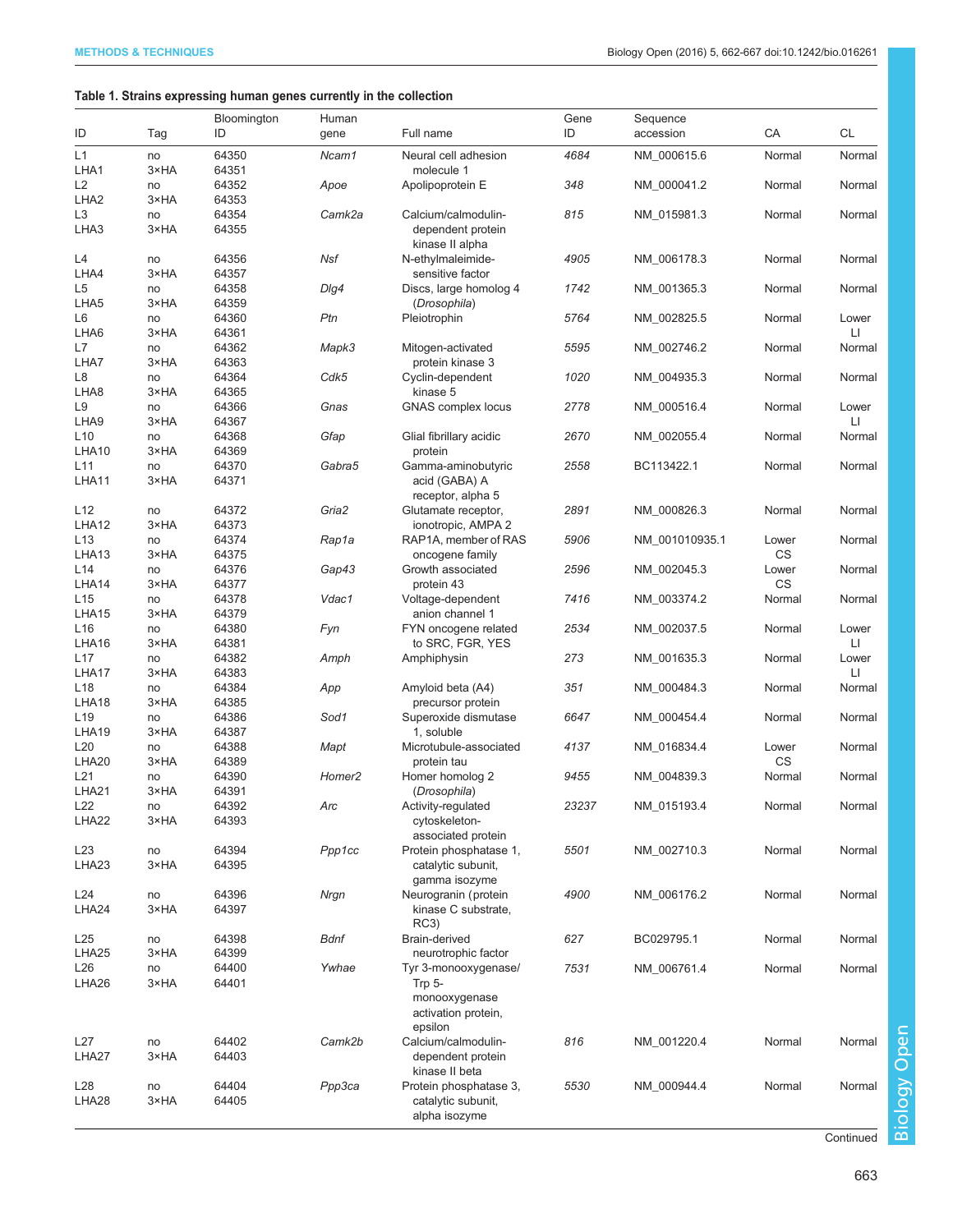# Table 1. Continued

| ID              | Tag  | Bloomington<br>ID | Human<br>aene      | Full name                             | Gene<br>ID | Sequence<br>accession | CA     | <b>CL</b> |  |  |  |
|-----------------|------|-------------------|--------------------|---------------------------------------|------------|-----------------------|--------|-----------|--|--|--|
| L <sub>29</sub> | no   | 64406             | Baiap2             | BAI1-associated protein               | 10458      | BC014020.2            | Normal | Normal    |  |  |  |
| LHA29           | 3×HA | 64407             |                    |                                       |            |                       |        |           |  |  |  |
| L30             | no   | 64408             | Cacng <sub>2</sub> | Calcium channel,                      | 10369      | NM 006078.3           | Normal | Normal    |  |  |  |
| LHA30           | 3×HA | 64409             |                    | voltage-dependent,<br>gamma subunit 2 |            |                       |        |           |  |  |  |

Genes were inserted into the attP40 site using the PhiC31 system. The first column is the line ID, the second shows whether there is a 3×HA C-terminal tag on the expressed protein, the third gives the ID of the corresponding fly lines in the Bloomington Drosophila Stock Center, the fourth and fifth columns give the gene and full names, the sixth column the NCBI gene ID ([http://www.ncbi.nlm.nih.gov/gene/\)](http://www.ncbi.nlm.nih.gov/gene/) and the seventh the NCBI ID of the corresponding mRNA. The last two columns show if the climbing assay (CA) or courtship learning (CL) performance results significantly differed from the control.

Using an optimised combination of gene synthesis where necessary, Gateway™ (Life Technologies) high throughput cloning and Drosophila PhiC31 transformation ([Bischof et al.,](#page-4-0) [2007](#page-4-0); [Markstein et al., 2008](#page-4-0)) we generated the resource, a collection of transgenic, 'humanised', fly strains expressing human synaptic genes under the control of UAS sequences. For every gene selected we made a fly strain expressing the native version as well as a strain expressing a C-terminal triple HA (3×HA) tagged version in order to maximise downstream application potential. The expression of the protein was verified with a western blot using an antibody against the HA tag and, where possible, the human protein.

## Phenotypic assay results

Each strain was visually checked for gross anatomical defects or severe behavioural defects (not shown). We then tested the collection using two common phenotypic assays. The first is a climbing (negative gravitaxis) assay to test for motor phenotypes through the loss of climbing ability and the second is a courtship learning assay for quantifying a more complex cognitive task. Each strain was crossed with a Gal4 driver appropriate for the assay. We used the panneuronal elav-Gal4 ([Yao and White, 1994](#page-5-0)) for the climbing assay and the mushroom body (MB)-specific 30y-Gal4 for the courtship learning assay, since the MB is associated with courtship learning in Drosophila ([McBride et al., 1999](#page-4-0)). We then assayed the first generation progeny of these crosses. Note that the type of line (3×HA tagged or non-tagged) tested was the one we had confirmed the transgene's expression for and in the majority of cases that was the line expressing the 3×HA tagged version of the construct.

Of the humanised lines tested, four showed a cognitive phenotype (lines expressing Fyn, Amph, Gnas and Ptn, all tested in the 3×HA tagged version line) and three showed a motor phenotype (lines expressing Rap1a, Gap43 and Mapt, all tested in the 3×HA tagged version line). Details are provided in [Tables S1 and S2,](http://bio.biologists.org/lookup/suppl/doi:10.1242/bio.016261/-/DC1) respectively. [Fig. 1](#page-3-0) shows example results for the strains expressing Arc, Fyn and Rap1a. Of these genes, Arc has no known fruit fly ortholog, while Fyn and Rap1a have one-to-many ortholog relations with the Src64B and Roughened genes respectively. In mammals, all three genes have been implicated in plasticity and behaviour [\(Plath et al.,](#page-4-0) [2006](#page-4-0); [Kojima et al., 1997](#page-4-0); [Morozov et al., 2003](#page-4-0); [Grant et al., 1992\)](#page-4-0).

These results highlight three distinct potential outcomes of the search for gain-of-function phenotypes in the collection. Expression of Arc does not introduce any motor or cognitive phenotypes measurable with the assays used. An interpretation of the latter could be due to the lack of orthologues and by extension other interacting protein partners in the cellular context of Drosophila. Fyn and Rap1a introduce specific cognitive and motor gain-of-function phenotypes respectively.

# **DISCUSSION**

We have produced a collection of fruit fly strains and made it available to the research community. The fruit fly lines in this resource allow the study of the function of human synaptic genes in the context of the Drosophila central nervous system. As an example of this type of application we tested strains in the collection and found gain-of-function phenotypes with a frequency ranging between 10% (motor) and 13.3% (cognitive). Interpretation of the gain-of-function phenotypes could help with the functional characterisation of these genes, starting from the Drosophila context. For those lacking a phenotype they present platforms upon which the effect of gene variants may be studied in the fly.

Other potential applications could extend to attempting to modulate the extent of these, or other, phenotypes by using small drug-like molecules. The latter is particularly useful for testing the effect of new candidate drugs on a human target or its allelic variants. Beyond the quantification and attempts to pharmaceutical modulation of phenotypes there are also other applications such as the proteomic identification of immunoprecipitated samples, in order to discover native proteins that interact with the trans-protein. This could be particularly useful in the case of strains used as disease models and the HA tagged versions could facilitate this.

Finally the design of the collection allows the study of binary interactions though genetic combination and screening. Based on the PhiC31 integrase insertion system we have used, in order to generate combinatorial models all one has to do is use two transgenic strains, one with a construct inserted in one landing site (e.g. attP40 on chromosome 2), including the lines made available here, and a second in another site (e.g. attP2 on chromosome 3), using the same process as here, along with simple genetic crosses. In addition to that, the wide availability of RNAi stocks ([Dietzl et al., 2007\)](#page-4-0) allows the silencing of the native ortholog genes, where these exist, for more refined downstream studies. The investigation of genetic interactions is very useful in order to dissect the mechanisms of actions in various disease models using an organism as versatile as Drosophila.

The fly strains described here are available from the Bloomington Stock Center at Indiana University ([http://flystocks.bio.indiana.](http://flystocks.bio.indiana.edu) [edu\)](http://flystocks.bio.indiana.edu).

## MATERIALS AND METHODS Human synaptic gene selection

We compiled a list of synaptic genes from proteomics pull-down experiments or co-immunoprecipitation using synaptic baits and annotated it for disease associations, synaptic plasticity and behaviour associations. The list was sourced from the Genes2Cognition database publically available datasets ([http://www.genes2cognition.org;](http://www.genes2cognition.org) [Croning](#page-4-0) [et al., 2009](#page-4-0)) as well as the SynSysNet dataset [\(von Eichborn et al., 2013](#page-5-0)). We prioritised genes on the basis of whether and how often they appear in the aforementioned lists, their synaptic specificity and whether they were associated to reported behaviours, plasticity processes or disease annotations. A closer inspection of the resulting dataset revealed that it was biased against some genes associated with neurodegenerative diseases so we added several of these.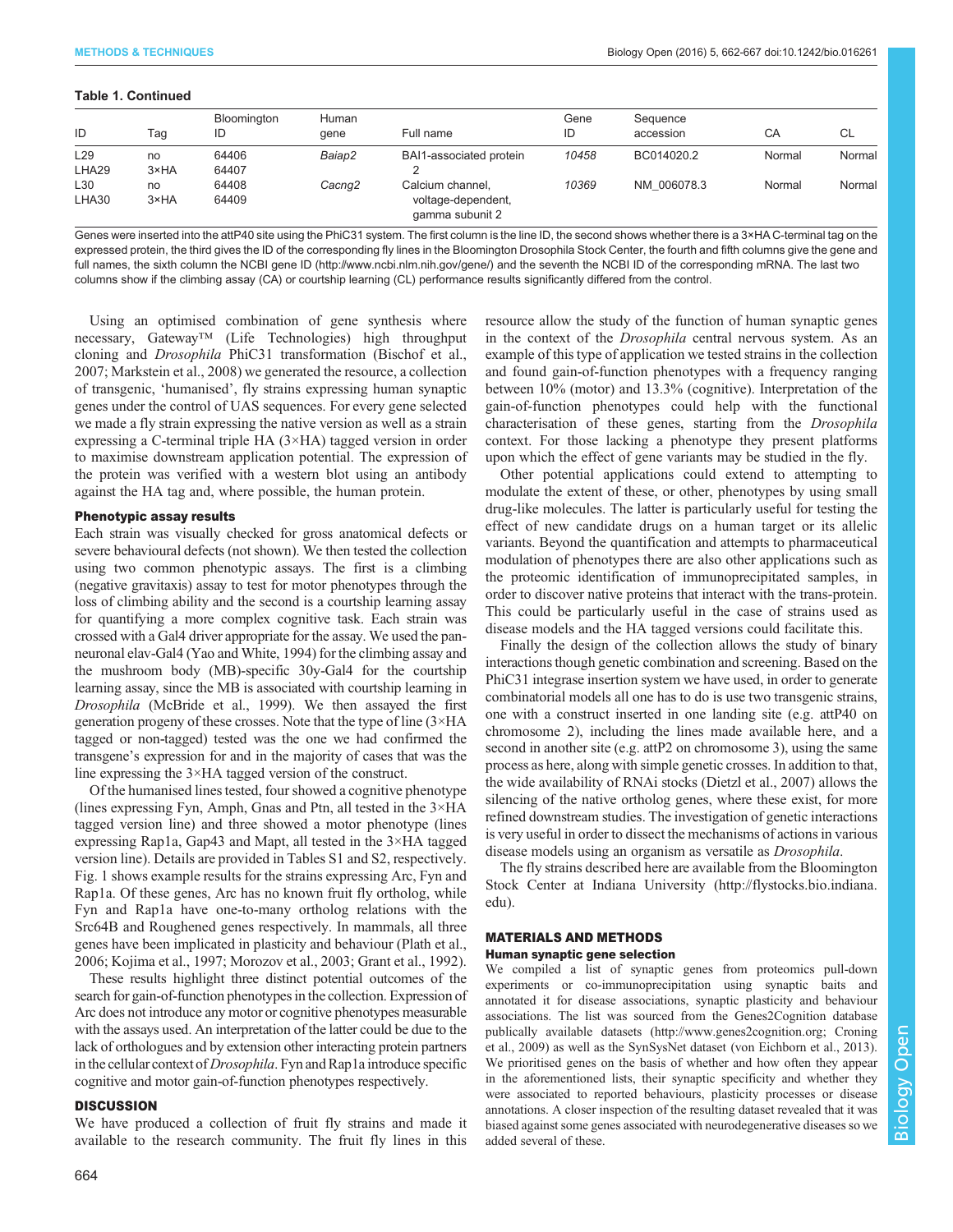<span id="page-3-0"></span>

Fig. 1. Results of the courtship learning and climbing assays, quantifying learning and memory and motor phenotypes, respectively, for selected strains in the collection. (A) Results of the courtship learning assay for the selected genotypes 30y-Gal4; UAS-Arc;+(Arc;  $N_{\text{trained}}$ =14,  $N_{\text{naive}}$ =23), 30y-Gal4; UAS-Fyn;+(Fyn; N<sub>trained</sub>=17, N<sub>naive</sub>=19), 30y-Gal4; UAS-Rap1;+(Rap1a; N<sub>trained</sub>=28, N<sub>naive</sub>=27) and the respective driver and wild type cross 30y-Gal4;+;+ (Control;  $N_{\text{trained}}$ =23,  $N_{\text{naive}}$ =24). All strains exhibit courtship within a relatively normal range (not shown). All lines with the exception of Fyn show significant differences between the Courtship Index (CI) of the trained (empty bar) and naive (filled bar). This translates to the Fyn expressing flies having a significantly lower Learning Index (LI) compared to controls. ANOVA showed that the CI difference between trained and naïve flies for Arc, Rap1a and control were significant (see [Table S1](http://bio.biologists.org/lookup/suppl/doi:10.1242/bio.016261/-/DC1) for P-values) while the CI difference between trained and naïve flies for Fyn was not. Multiple testing showed that the LIs Fyn expressing flies were significantly lower than the control (\*P=0.0359). Error bars show s.e.m. (B) Results of the climbing assay for the following genotypes: elav-Gal4; UAS-Arc;+(Arc), elav-Gal4; UAS-Fyn;+(Fyn), elav-Gal4; UAS-Rap1;+(Rap1a) and the respective driver and wild type cross elav-Gal4;+;+ (Control). N=50 (5 replicate vials of 10 flies each). For significance testing: ns, P>0.05; \*P<0.05. Arc and Fyn show similar climbing abilities to the Control, whereas the Rap1a-expressing line shows a significant difference in the climbing score compared to the control. P-values are 0.0019, 0.0146 and 0.0210 for 7, 14 and 21 days, respectively (see also [Table S2\)](http://bio.biologists.org/lookup/suppl/doi:10.1242/bio.016261/-/DC1). Note how the Arc-expressing line in the figure, like most of the other strains (not shown) has no significant phenotype in the phenotypic assays.

## Fly stocks, husbandry and maintenance

The fly stocks were fed on standard cornmeal medium maintained at 19°C. Experimental crosses were performed and the F1 progeny was maintained on the same medium at 25°C.

## Plasmids, cloning and transformation

We used the Gateway<sup>TM</sup> cloning system (Life Technologies) in order to maximise the efficiency of the pipeline. In addition to that we decided to transform the flies using the Drosophila PhiC31 system ([Bischof et al.,](#page-4-0) [2007](#page-4-0); [Markstein et al., 2008](#page-4-0)) with the attP40 insertion site stock. This allows us to (a) control for position effects in the expression of the gene and (b) in combination with a different landing site stock (e.g. attP2) leaves the potential for combinatorial models open. In order to satisfy the above combination we used the Gateway compatible plasmids by FlyC31 (<http://www.flyc31.org/>) [\(Bischof et al., 2007](#page-4-0)). These come in non-tagged ( pUASg) and a 3×HA C-terminal tagged ( pUASg-HA) versions. The sequences of the inserts were confirmed post-synthesis and also with a Polymerase Chain Reaction (PCR) and sequencing at the 'Expression clone' stage using forward and reverse primers recommended for the sequence of the FlyC31 plasmids (forward: CTGCAACTACTGAAATC-TGCCAAG, reverse: CCGCATAGTCAGGAACATCG). Transformation of the attP40 insertion site stocks was done by Genetic Services Inc (Cambridge, USA).

## Western blot confirmation of expression

Fly heads were homogenized in RIPA buffer (Sigma-Aldrich, UK), centrifuged, and the supernatant was collected. Proteins were separated on SDS-PAGE gel and then transferred onto membrane using the iBlot<sup>®</sup> Transfer Stack, nitrocellulose (Life Technologies). Blocking in 5% skimmed milk was followed by overnight primary antibody incubation. The primary antibodies used were anti-HA (Roche) as well as, where available, primary antibodies against the native human genes. The primary antibody concentration used was 1 μg/μl for the protein specific antibodies (anti-Ncam1, UMAB83, Origene and anti-Nsf, ab16681, Abcam) and a 1:1000 dilution for the mouse anti-HA. Membranes were incubated with the secondary antibody (GE Healthcare) at a 1:5000 concentration for one hour, followed by signal detection using the Amersham ECL system (GE Healthcare). See [Fig. S1](http://bio.biologists.org/lookup/suppl/doi:10.1242/bio.016261/-/DC1) for a summary of the results.

# Climbing assay

The climbing assay was performed with progeny of a c155 (elav-Gal4) cross, expressing the transgene pan-neuronally. Flies were tested at the same time of day to exclude circadian rhythm effects. Ten replicate transparent 40-cm long rigid tubes, containing 10 flies each, were simultaneously dropped on bench from the same height using an in-house designed apparatus. The whole process was recorded on High Definition video. Using the video we identify the frame of the moment of impact and extract the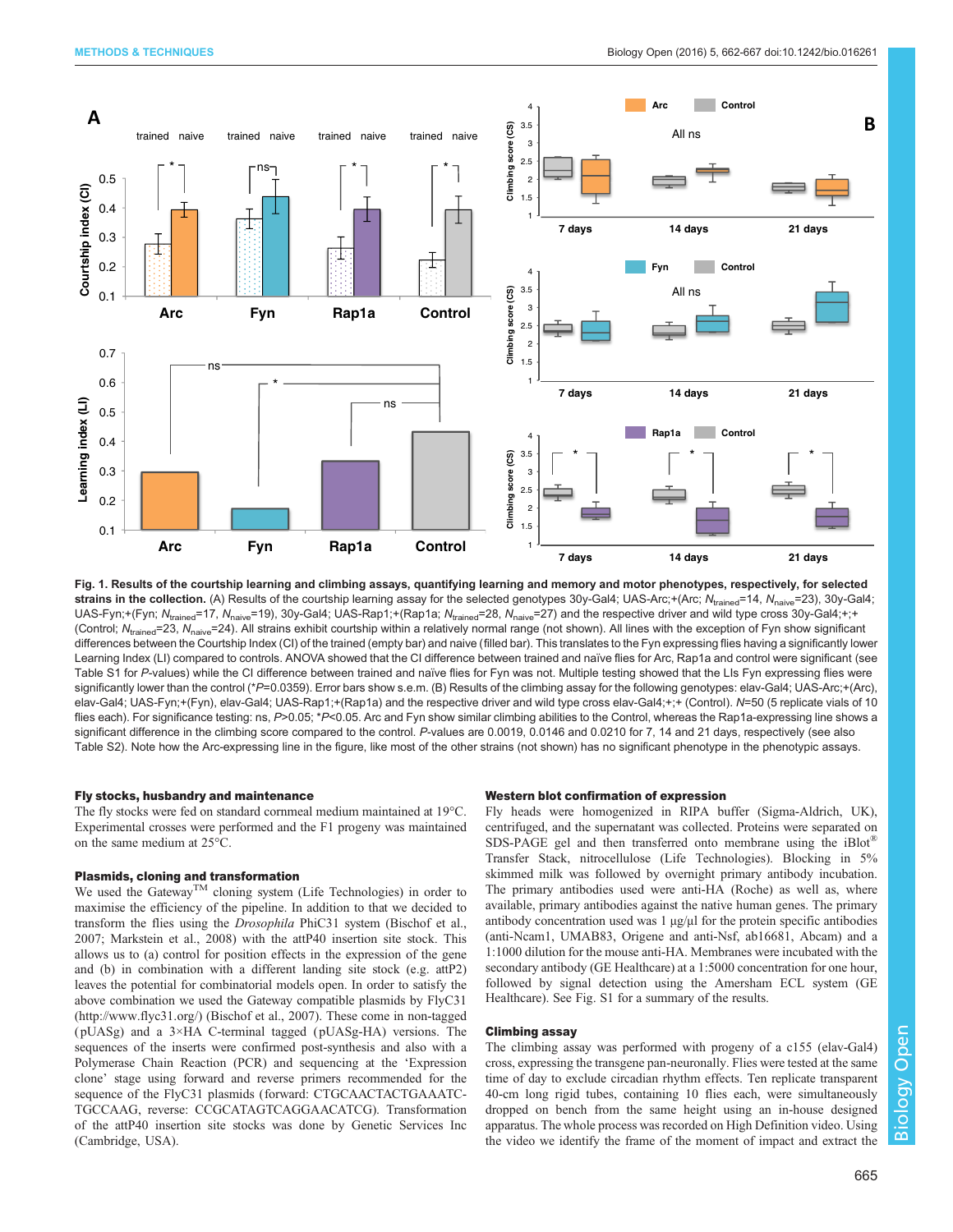<span id="page-4-0"></span>frame located 15 seconds later. The vials in the frames are then separated in four equal segments and the number of flies in each segment was counted. For each replicate vial a climbing score (CS) is calculated as a weighted average of these segment counts, with weights assigned as  $w_s$ =s (where segment s=1, 2…). This weighting represents rewarding the innate climbing behaviour. The climbing score is averaged for groups of replicate vials. The groups of replicate CS values we compared for significant differences using one-way ANOVA. The significance cut-off was a  $P$ -value <0.05.

#### Courtship learning assay

Courtship behaviour of the fruit flies is a vigorous pursuit of the male after a female stimulated by the female pheromones ([Tompkins and Hall, 1981](#page-5-0)). As the behaviour is innate, even the virgin males are able to perform. However, a virgin male courting a previously mated female is usually rejected and learns to suppress further courtship towards other females ([Tompkins et al.,](#page-5-0) [1983](#page-5-0)). Thus testing the courtship behaviour tests learning and memory abilities as well. The protocol for courtship conditioning started with leaving 7-day-old virgin males for 30 min in the courting chamber without the female (rest phase). Next the mated female was introduced into the chamber with the male for 30 min (learning phase). After that time, male and female were separated by the divider for another 30 min (rest phase) and then the male associative memory was tested for 6 min. The test phase was recorded with the use of a digital camera in 23-25°C and 30-32% humidity. Scoring was done blind and performed with the use of FlyAnnotate v1.0 (developed by James Heward, Actual Analytics Ltd at time of development). The various behaviours connected to courting like orientation, pursuit, wing vibration, genital licking and attempted copulation (O'Dell, 2003) were scored as courting by pressing a relevant key on the keyboard. The courtship index (CI) was calculated by dividing the number of frames (time) scored as courtship by the total number of frames (time) of the movie ([Tompkins et al.,](#page-5-0) [1983](#page-5-0); O'Dell, 2003). Scores of 0 were discarded as invalid. Having the CI of trained and naïve flies, it was possible to calculate the learning ( performance) index (LI) (Kamyshev et al., 1999): LI=((CInaïve−CItrained)/  $CI<sub>native</sub>$  $\times$ 100. ANOVA was performed to check whether the CI of both trained and naïve was significantly different. Multiple testing was performed to see if the LI of the trained and the naïve flies was significantly different (Kamyshev et al., 1999). The significance cut-off was a P-value <0.05.

#### Acknowledgements

The authors would like to thank the members of the SynSys consortium ([http://www.](http://www.synsys.eu) [synsys.eu\)](http://www.synsys.eu) for facilitating the data and material exchange and the collaboration.

#### Competing interests

L.Z., R.W.D. and J.D.A. declare competing financial interests. L.Z., R.W.D. and J.D.A. are all shareholders in businesses that exploit humanised Drosophila for drug discovery. However, the conflict is indirect as none of the strains described here are currently being used.

#### Author contributions

R.W.D. and J.D.A. conceived the experiments, L.Z., A.B.S., K.W.L. and R.W.D. and J.D.A. designed the experiments, L.Z. and J.T. performed the experiments, L.Z. analysed the data, L.Z. A.B.S. and J.D.A. wrote the paper.

#### Funding

L.Z., R.W.D., J.D.A., A.B.S. and K.W.L. and E.E.W. were funded in part by The European Commission [EU HEALTH-2009-242167 ("SynSys" project)]. J.D.A was also funded in part by The European Commission [MINIMAL (FP7-618045)].

#### Data availability

The fly lines are available from the Bloomington Drosophila Stock Center [\(http://](http://flystocks.bio.indiana.edu) [flystocks.bio.indiana.edu](http://flystocks.bio.indiana.edu)) under the ID numbers listed in [Table 1.](#page-1-0)

#### Supplementary information

Supplementary information available online at <http://bio.biologists.org/lookup/suppl/doi:10.1242/bio.016261/-/DC1>

#### References

- Bayé[s, A., van de Lagemaat, L. N., Collins, M. O., Croning, M. D. R., Whittle, I. R.,](http://dx.doi.org/10.1038/nn.2719) Choudhary, J. S. and Grant, S. G. N. [\(2011\). Characterization of the proteome,](http://dx.doi.org/10.1038/nn.2719) [diseases and evolution of the human postsynaptic density.](http://dx.doi.org/10.1038/nn.2719) Nat. Neurosci. 14, 19-21.
- Bellen, H. J., Tong, C. and Tsuda, H. [\(2010\). 100 years of Drosophila research and](http://dx.doi.org/10.1038/nrn2839) [its impact on vertebrate neuroscience: a history lesson for the future.](http://dx.doi.org/10.1038/nrn2839) Nat. Rev. Neurosci. 11[, 514-522.](http://dx.doi.org/10.1038/nrn2839)
- [Bischof, J., Maeda, R. K., Hediger, M., Karch, F. and Basler, K.](http://dx.doi.org/10.1073/pnas.0611511104) (2007). An [optimized transgenesis system for Drosophila using germ-line-specific phiC31](http://dx.doi.org/10.1073/pnas.0611511104) integrases. [Proc. Natl. Acad. Sci. USA](http://dx.doi.org/10.1073/pnas.0611511104) 104, 3312-3317.
- Bischof, J., Bjö[rklund, M., Furger, E., Schertel, C., Taipale, J. and Basler, K.](http://dx.doi.org/10.1242/dev.088757) [\(2013\). A versatile platform for creating a comprehensive UAS-ORFeome library in](http://dx.doi.org/10.1242/dev.088757) Drosophila. [Development](http://dx.doi.org/10.1242/dev.088757) 140, 2434-2442.
- Brand, A. H. and Perrimon, N. (1993). Targeted gene expression as a means of altering cell fates and generating dominant phenotypes. Development 118, 401-415.
- Catalá-López, F., Gènova-Maleras, R., Vieta, E. and Tabarés-Seisdedos, R. [\(2013\). The increasing burden of mental and neurological disorders.](http://dx.doi.org/10.1016/j.euroneuro.2013.04.001) Eur. [Neuropsychopharmacol.](http://dx.doi.org/10.1016/j.euroneuro.2013.04.001) 23, 1337-1339.
- [Coba, M. P., Valor, L. M., Kopanitsa, M. V., Afinowi, N. O. and Grant, S. G. N.](http://dx.doi.org/10.1074/jbc.M804951200) [\(2008\). Kinase networks integrate profiles of N-methyl-D-aspartate receptor](http://dx.doi.org/10.1074/jbc.M804951200)[mediated gene expression in hippocampus.](http://dx.doi.org/10.1074/jbc.M804951200) J. Biol. Chem. 283, 34101-34107.
- [Coba, M. P., Pocklington, A. J., Collins, M. O., Kopanitsa, M. V., Uren, R. T.,](http://dx.doi.org/10.1126/scisignal.2000102) [Swamy, S., Croning, M. D. R., Choudhary, J. S. and Grant, S. G. N.](http://dx.doi.org/10.1126/scisignal.2000102) (2009). [Neurotransmitters drive combinatorial multistate postsynaptic density networks.](http://dx.doi.org/10.1126/scisignal.2000102) [Sci. Signal.](http://dx.doi.org/10.1126/scisignal.2000102) 2, ra19.
- [Croning, M. D. R., Marshall, M. C., McLaren, P., Armstrong, J. D. and Grant,](http://dx.doi.org/10.1093/nar/gkn700) S. G. N. [\(2009\). G2Cdb: the genes to cognition database.](http://dx.doi.org/10.1093/nar/gkn700) Nucleic Acids Res. 37, [D846-D851.](http://dx.doi.org/10.1093/nar/gkn700)
- [Dahlhaus, M., Li, K. W., Van Der Schors, R. C., Saiepour, M. H., van Nierop, P.,](http://dx.doi.org/10.1074/mcp.M110.005413) [Heimel, J. A., Hermans, J. M., Loos, M., Smit, A. B. and Levelt, C. N.](http://dx.doi.org/10.1074/mcp.M110.005413) (2011). [The synaptic proteome during development and plasticity of the mouse visual](http://dx.doi.org/10.1074/mcp.M110.005413) cortex. [Mol. Cell. Proteomics](http://dx.doi.org/10.1074/mcp.M110.005413) 10, M110.005413.
- [Dietzl, G., Chen, D., Schnorrer, F., Su, K.-C., Barinova, Y., Fellner, M., Gasser,](http://dx.doi.org/10.1038/nature05954) [B., Kinsey, K., Oppel, S., Scheiblauer, S. et al.](http://dx.doi.org/10.1038/nature05954) (2007). A genome-wide [transgenic RNAi library for conditional gene inactivation in Drosophila.](http://dx.doi.org/10.1038/nature05954) Nature 448[, 151-156.](http://dx.doi.org/10.1038/nature05954)
- Emes, R. D. and Grant, S. G. N. [\(2012\). Evolution of synapse complexity and](http://dx.doi.org/10.1146/annurev-neuro-062111-150433) diversity. [Annu. Rev. Neurosci.](http://dx.doi.org/10.1146/annurev-neuro-062111-150433) 35, 111-131.
- [Emes, R. D., Pocklington, A. J., Anderson, C. N. G., Bayes, A., Collins, M. O.,](http://dx.doi.org/10.1038/nn.2135) [Vickers, C. A., Croning, M. D. R., Malik, B. R., Choudhary, J. S., Armstrong,](http://dx.doi.org/10.1038/nn.2135) J. D. et al. [\(2008\). Evolutionary expansion and anatomical specialization of](http://dx.doi.org/10.1038/nn.2135) [synapse proteome complexity.](http://dx.doi.org/10.1038/nn.2135) Nat. Neurosci. 11, 799-806.
- Ferná[ndez, E., Collins, M. O., Uren, R. T., Kopanitsa, M. V., Komiyama, N. H.,](http://dx.doi.org/10.1038/msb.2009.27) [Croning, M. D. R., Zografos, L., Armstrong, J. D., Choudhary, J. S. and Grant,](http://dx.doi.org/10.1038/msb.2009.27) S. G. N. [\(2009\). Targeted tandem affinity purification of PSD-95 recovers core](http://dx.doi.org/10.1038/msb.2009.27) [postsynaptic complexes and schizophrenia susceptibility proteins.](http://dx.doi.org/10.1038/msb.2009.27) Mol. Syst. Biol. 5[, 269.](http://dx.doi.org/10.1038/msb.2009.27)
- Grant, S. G. N. [\(2012\). Synaptopathies: diseases of the synaptome.](http://dx.doi.org/10.1016/j.conb.2012.02.002) Curr. Opin. [Neurobiol.](http://dx.doi.org/10.1016/j.conb.2012.02.002) 22, 522-529.
- Grant, S. G., O'[dell, T. J., Karl, K. A., Stein, P. L., Soriano, P. and Kandel, E. R.](http://dx.doi.org/10.1126/science.1361685) [\(1992\). Impaired long-term potentiation, spatial learning, and hippocampal](http://dx.doi.org/10.1126/science.1361685) [development in fyn mutant mice.](http://dx.doi.org/10.1126/science.1361685) Science 258, 1903-1910.
- [Groth, A. C., Fish, M., Nusse, R. and Calos, M. P.](http://dx.doi.org/10.1534/genetics.166.4.1775) (2004). Construction of [transgenic Drosophila by using the site-specific integrase from phage phiC31.](http://dx.doi.org/10.1534/genetics.166.4.1775) Genetics 166[, 1775-1782.](http://dx.doi.org/10.1534/genetics.166.4.1775)
- [Hawrylycz, M. J., Lein, E. S., Guillozet-Bongaarts, A. L., Shen, E. H., Ng, L.,](http://dx.doi.org/10.1038/nature11405) [Miller, J. A., van de Lagemaat, L. N., Smith, K. A., Ebbert, A., Riley, Z. L. et al.](http://dx.doi.org/10.1038/nature11405) [\(2012\). An anatomically comprehensive atlas of the adult human brain](http://dx.doi.org/10.1038/nature11405) [transcriptome.](http://dx.doi.org/10.1038/nature11405) Nature 489, 391-399.
- Kamyshev, N. G., Iliadi, K. G. and Bragina, J. V. (1999). Drosophila conditioned courtship: two ways of testing memory. Learn. Mem. 6, 1-20.
- [Kojima, N., Wang, J., Mansuy, I. M., Grant, S. G. N., Mayford, M. and Kandel,](http://dx.doi.org/10.1073/pnas.94.9.4761) E. R. [\(1997\). Rescuing impairment of long-term potentiation in fyn-deficient mice](http://dx.doi.org/10.1073/pnas.94.9.4761) [by introducing Fyn transgene.](http://dx.doi.org/10.1073/pnas.94.9.4761) Proc. Natl. Acad. Sci. USA 94, 4761-4765.
- [Markstein, M., Pitsouli, C., Villalta, C., Celniker, S. E. and Perrimon, N.](http://dx.doi.org/10.1038/ng.101) (2008). [Exploiting position effects and the gypsy retrovirus insulator to engineer precisely](http://dx.doi.org/10.1038/ng.101) [expressed transgenes.](http://dx.doi.org/10.1038/ng.101) Nat. Genet. 40, 476-483.
- [McBride, S. M. J., Giuliani, G., Choi, C., Krause, P., Correale, D., Watson, K.,](http://dx.doi.org/10.1016/S0896-6273(00)81043-0) Baker, G. and Siwicki, K. K. [\(1999\). Mushroom body ablation impairs short-term](http://dx.doi.org/10.1016/S0896-6273(00)81043-0) [memory and long-term memory of courtship conditioning in Drosophila](http://dx.doi.org/10.1016/S0896-6273(00)81043-0) [melanogaster.](http://dx.doi.org/10.1016/S0896-6273(00)81043-0) Neuron 24, 967-977.
- [McGuire, S. E., Le, P. T., Osborn, A. J., Matsumoto, K. and Davis, R. L.](http://dx.doi.org/10.1126/science.1089035) (2003). [Spatiotemporal rescue of memory dysfunction in Drosophila.](http://dx.doi.org/10.1126/science.1089035) Science 302, [1765-1768.](http://dx.doi.org/10.1126/science.1089035)
- [Morozov, A., Muzzio, I. A., Bourtchouladze, R., Van-Strien, N., Lapidus, K., Yin,](http://dx.doi.org/10.1016/S0896-6273(03)00404-5) [D., Winder, D. G., Adams, J. P., Sweatt, J. D. and Kandel, E. R.](http://dx.doi.org/10.1016/S0896-6273(03)00404-5) (2003). Rap1 [couples cAMP signaling to a distinct pool of p42/44MAPK regulating excitability,](http://dx.doi.org/10.1016/S0896-6273(03)00404-5) [synaptic plasticity, learning, and memory.](http://dx.doi.org/10.1016/S0896-6273(03)00404-5) Neuron 39, 309-325.
- [Nichols, C. D., Becnel, J. and Pandey, U. B.](http://dx.doi.org/10.3791/3795) (2012). Methods to assay Drosophila behavior. [J. Vis. Exp.](http://dx.doi.org/10.3791/3795) 61, 3795.
- O'Dell, K. M. (2003). The voyeurs' guide to Drosophila melanogaster courtship [Behav. Processes](http://dx.doi.org/10.1016/S0376-6357(03)00136-0) 64, 211-223.
- [Plath, N., Ohana, O., Dammermann, B., Errington, M. L., Schmitz, D., Gross, C.,](http://dx.doi.org/10.1016/j.neuron.2006.08.024) [Mao, X., Engelsberg, A., Mahlke, C., Welzl, H. et al.](http://dx.doi.org/10.1016/j.neuron.2006.08.024) (2006). Arc/Arg3.1 is [essential for the consolidation of synaptic plasticity and memories.](http://dx.doi.org/10.1016/j.neuron.2006.08.024) Neuron 52, [437-444.](http://dx.doi.org/10.1016/j.neuron.2006.08.024)